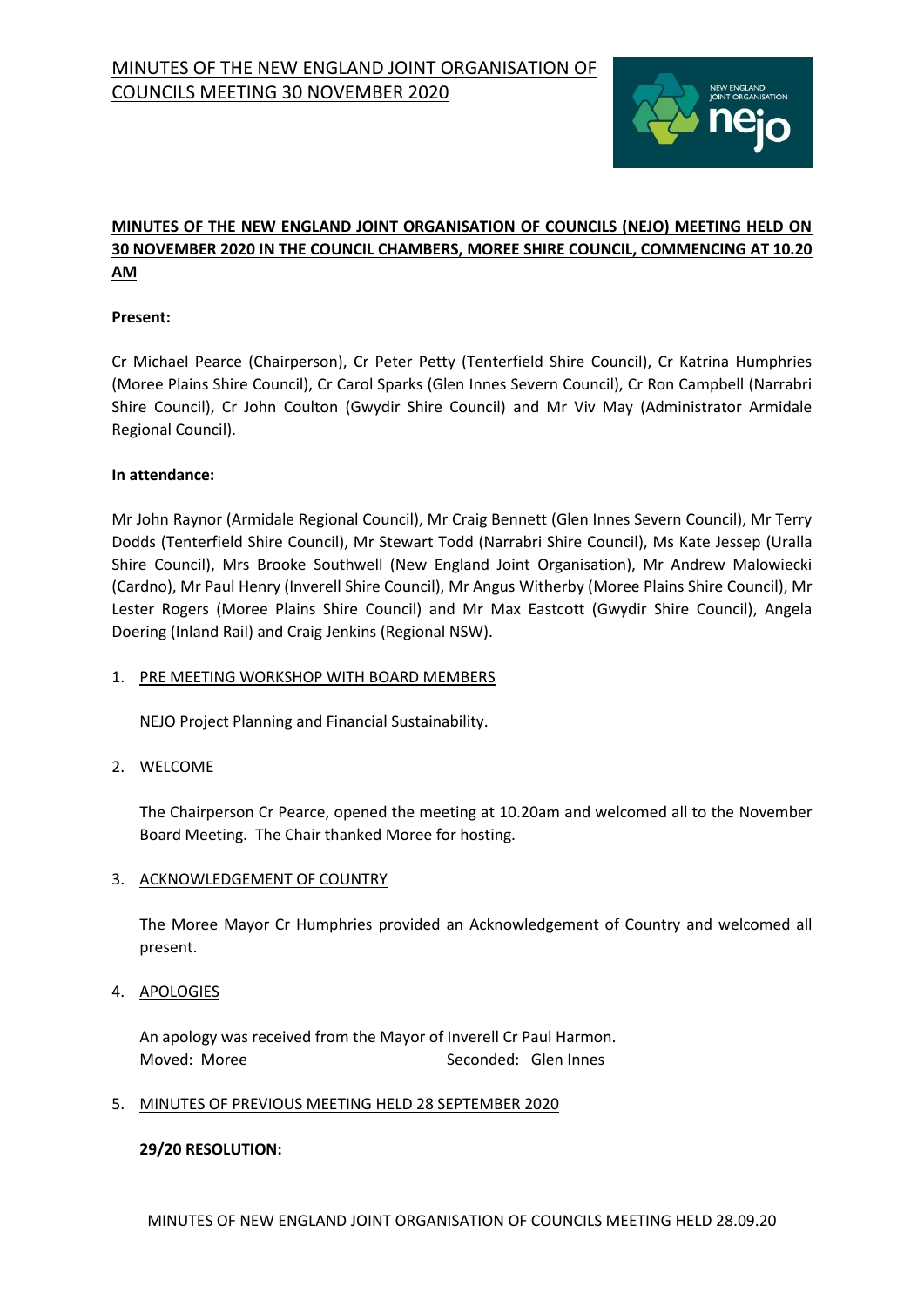*That the minutes of the meeting held on 28 September 2020 be adopted as a true and accurate record with the amendment of adding Cr Cameron Staines as an attendee.* 

Moved: Glen Innes Seconded: Moree

CARRIED

# 6. DISCLOSURE OF CONFLICT OF INTEREST/PECUNIARY AND NON-PECUNIARY INTERESTS

No disclosures were made by members.

# 7. PRESENTATIONS

# 1. Andrew Malowiecki

Mr Malowiecki provided a presentation on the final New England Road Network Strategy.

- There have been many environmental changes since this report has been developed, including COVID-19.
- There was an overview of Stages 1-4 of the Project and the process for developing the report.
- The importance of a good transport system was outlined, including the benefits to economic activity and productivity in the region.
- Once Inland Rail is operational, it will relieve some pressure on the Road Network.
- Engineering of roads is important for Road safety.
- Stage 3 included 4 main issues Road Safety, Connectivity, Capacity and Condition.
- Stage 4 included a summary of all stages of the Road Network Strategy.
- The Strategy can be used at an LGA level or at a NEJO level.
- In relation to stage 5 business cases Andrew recommends the Armidale to Kempsey Road or East – West Roads through Gwydir Shire Council.
- The Chair thanked Andrew for his attendance at the Board meeting.

# 2. Susan Heyman, Dr Peter Finlayson, Heather Alexandra and Sarah Dowe.

- Chairman Cr Michael Pearce welcomed the representatives to the meeting via zoom.
- The presentation included representatives from Hunter New England Health, Rural Doctors Network and the Primary Health Network. They were invited to speak in relation to increasing levels of medical offices in the New England.
- In the New England, there are not enough GPs for the population and long waiting times.
- There is an ageing workforce, 17% are registrars (doctors in training), 56% are international, 28% of GPs leave within 6 years and 65% of metro GPs would not consider moving.
- GPs can set up a business any time, like any small business.
- There needs to be a new approach to healthcare, where it is a community responsibility and consider options such as training people locally, virtual GPs and civic receptions.
- There was an overview of the virtual health network and the Rural Doctors Network, Bush Bursary Program.
- A rural health commissioner was appointed in 2017. Ruth Stewart is now responsible for legislation, policy and strategy.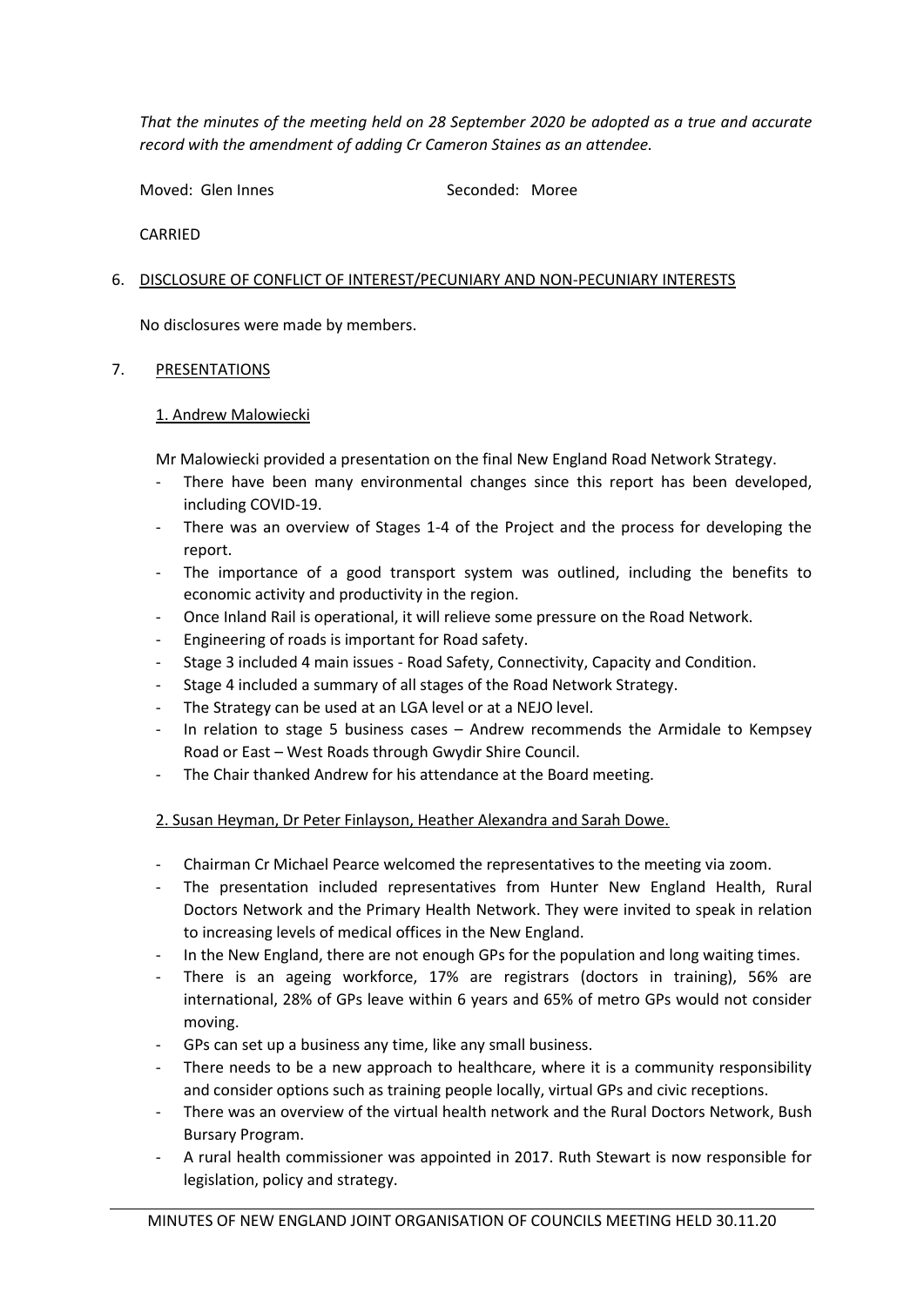- NEJO Chair Cr Pearce asked how Councils and NEJO can increase GPs and Drs in rural areas. Ms Heyman explained that Council's should work closely with various health organisations, marketing and promotion of the towns including the great attributes of the LGA, promote telehealth to supplement GPs and advocate to improve internet connectivity.
- Telehealth and virtual health is not about replacing GPs but enhancing existing services.

## **ACTION: HNEH to communicate to Council's when a Doctor moves to town so that Council's can welcome them or organise a civic reception.**

# **ACTION: Rural Doctors Network to send information to Council's on how to sign up to the Bush Bursary Program.**

There was a break at 12pm for lunch.

8. REPORTS

#### 8.1 ROAD NETWORK STRATEGY

#### **30/20 RESOLUTION:**

*That the New England Road Network Strategy be adopted, with an adendem being included for Gwydir Shire Council.*

Moved: Tenterfield Seconded: Armidale

**CARRIED** 

## **ACTION: Executive Officer to distribute the Cardno Presentation to the Board.**

#### 8.2 NEW ENGLAND RENEWABLE ENERGY ZONE (REZ)

#### **31/20 RESOLUTION:**

*That NEJO write to Federal and State Government MPs and the Minister for Energy to request that they fund NEJO solar farms throughout the NEJO region, as opposed to funding overseas companies.* 

Moved: Moree Seconded: Armidale

CARRIED

8.3 NEJO TOURISM CAMPAIGNS

#### **32/20 RESOLUTION:**

*That the Executive Officer is authorised to:*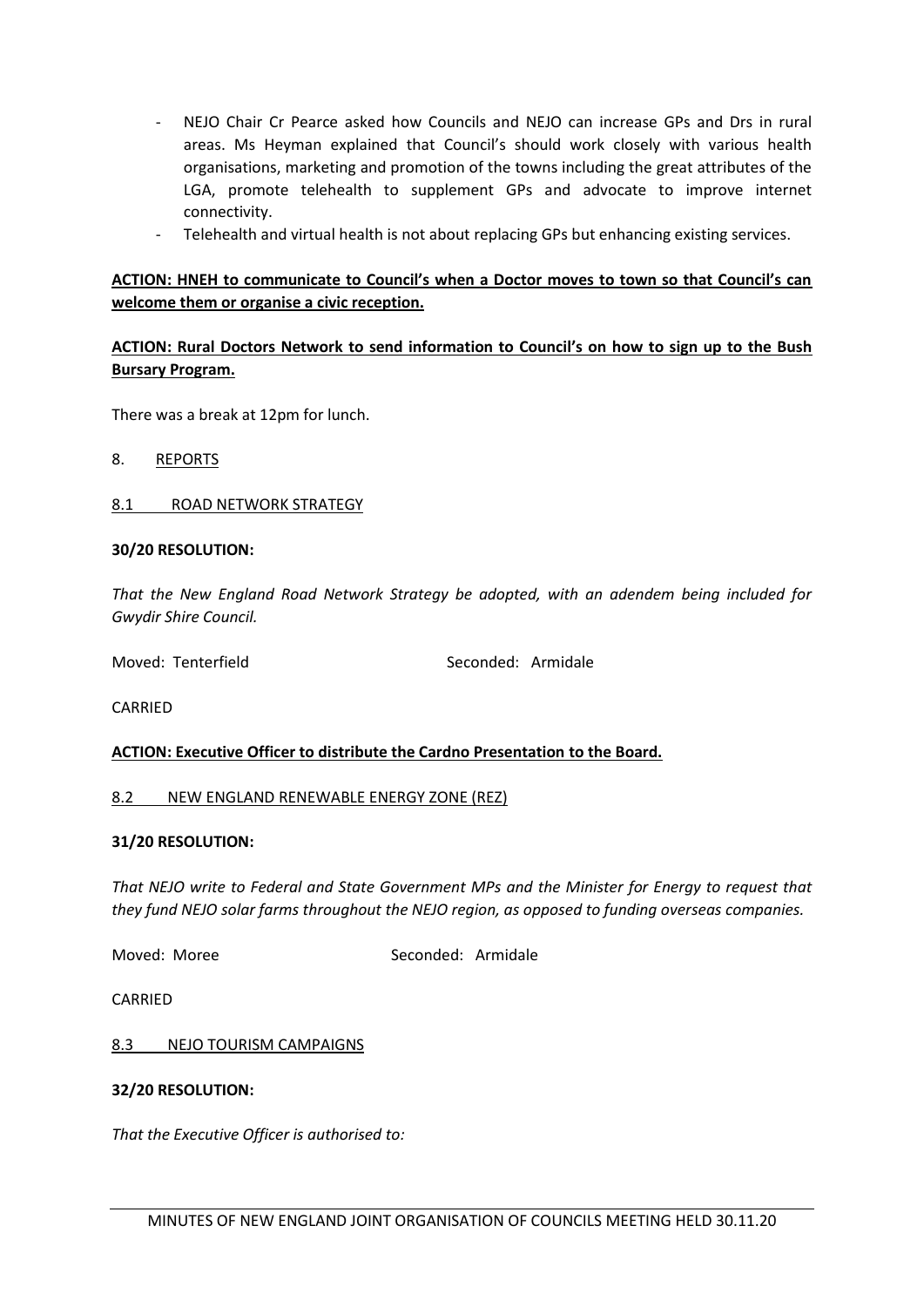- *1) contact Tourism Managers within NEJO and ask for three tourism sites, three high resolution photos and the location of their Visitor Information Centre, for inclusion on a NEJO Tourism Map; and*
- *2) That a draft map is developed for the February Board meeting.*

Moved: Tenterfield Seconded: Moree

## CARRIED

#### 8.4 MEMBERSHIP FEES – RETURN ON INVESTMENT

## **33/20 RESOLUTION:**

*That the report be received and noted and that a letter is sent to the Minister for Local Government and Regional NSW to increase funding for JOs.*

Moved: Tenterfield Seconded: Glenn Innes

CARRIED

Craig Jenkins stated the Regional NSW is considering additional funding for JOs and explained that Hunter JO sent a submission in recently in relation to funding.

# **ACTION NEJO Executive Officer to obtain information from Craig Jenkins around Hunter JO submission.**

## 8.5 QUARTERLY REPORTS – MARCH TO SEPTEMBER 2020

## **34/20 RESOLUTION:**

*That the report be received and noted.*

Moved: Narrabri Seconded: Tenterfield

CARRIED

## 8.6 GRANT SUBMISSION – BUSHFIRE COMMUNITY RECOVERY AND RESILIENCE FUND

#### **35/20 RESOLUTION:**

*That the report be received and noted and that the Executive Officer include the proposed Economic Development Plan and a NEJO Communications Strategy in the Grant Application.* 

Moved: Narrabri **Seconded:** Glen Innes

CARRIED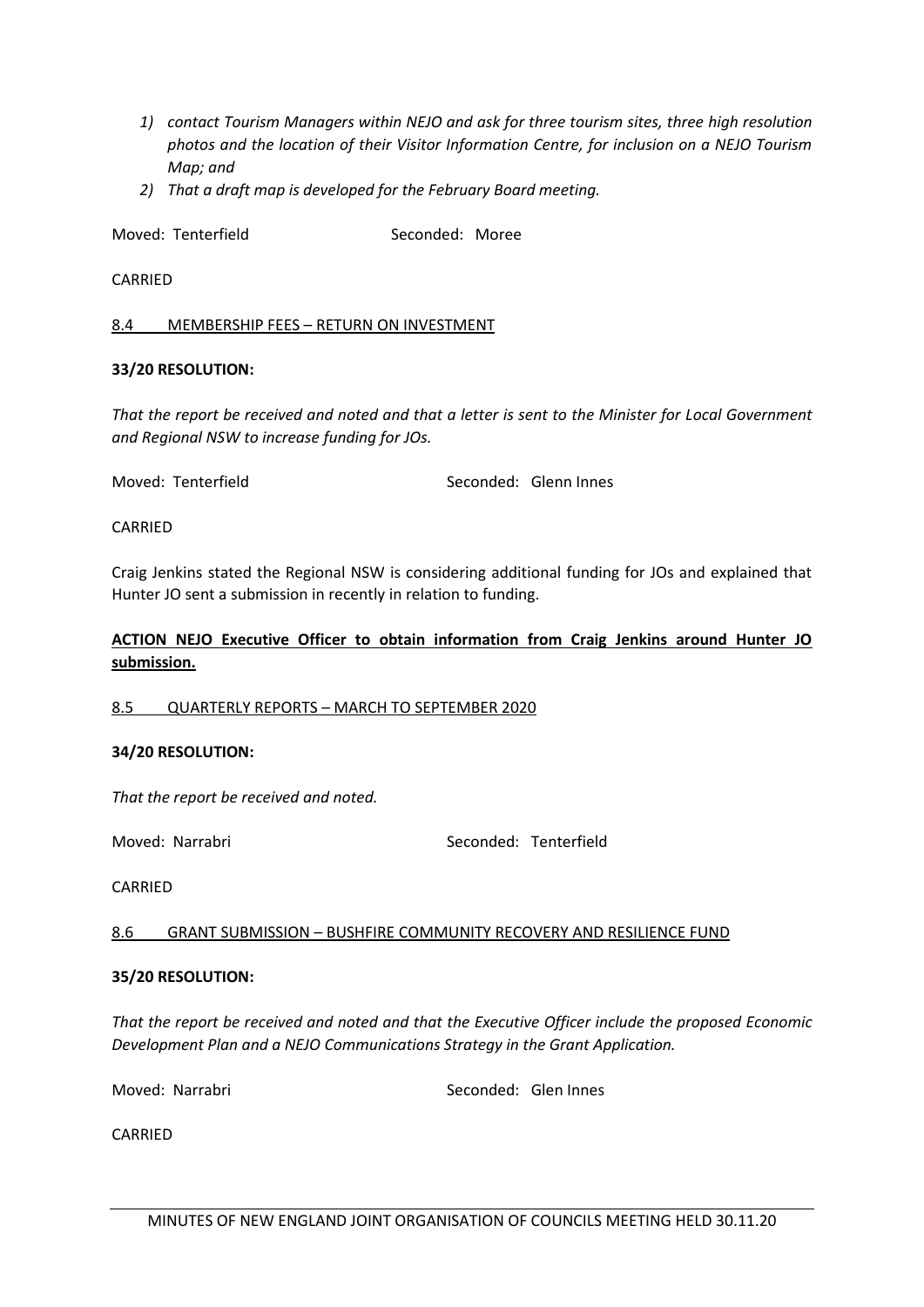Uralla Shire Council General Manager suggested NEJO could include a business prospectus as part of the application but Craig Jenkins stated that would cost more than the \$300k grant limit.

## 8.7 NORTHERN INLAND REGIONAL WASTE GROUP – UPDATE

- NEJO Chair Michael Pearce stated the 20 year waste strategy will be completed in March 2021.
- Tenterfield Mayor Cr Petty spoke about Waste to Energy and said the Minister for Energy is supportive of the idea.

## **36/20 RESOLUTION:**

*That the report be received and noted and that the Draft MOU between NEJO and NIRW is amended to include a 6th objective that states "Supportive of waste conversion".* 

Moved: Tenterfield Seconded: Narrabri

CARRIED

## 8.8 NEJO ADVOCACY

#### **37/20 RESOLUTION:**

*That NEJO acknowledges the key project topics of advocacy and continue to advocate to relevant government departments.* 

Moved: Moree Seconded: Tenterfield

CARRIED

## 8.9 REGIONAL ROADS – ROADS RECLASSIFICATIONS

## **38/20 RESOLUTION:**

*That the NEJO Board send a letter to the Minister for Roads and State and Federal Ministers in support of the recommended road reclassifications.*

Moved: Moree Seconded: Narrabri

CARRIED

## **ACTION: Executive Officer to send to General Managers for review, before the letter is sent.**

## 8.10 AUDITED FINANCIAL STATEMENTS

## **39/20 RESOLUTION:**

*That:*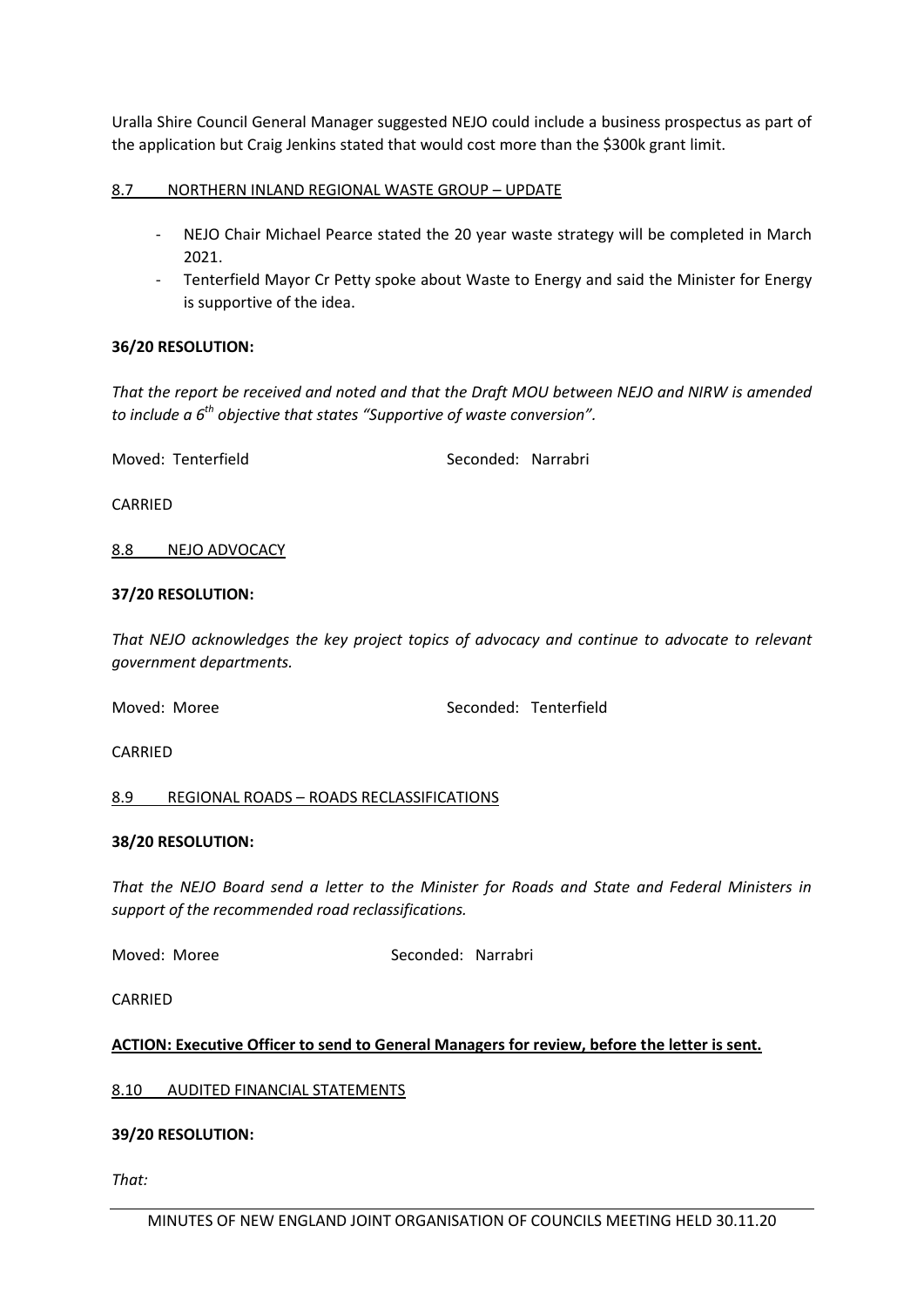- *i) the information be received and noted; and*
- *ii) the Report on the Conduct of the Audit for the year ended 30 June 2020 and the Independent Auditors Report as of 30 June, 2020 be adopted.*

Moved: Tenterfield Seconded: Glen Innes

CARRIED

8.11 YTD FINANCIAL REPORT

## **40/20 RESOLUTION:**

*That the income and expenditure report be received and noted.*

Moved: Tenterfield Seconded: Glen Innes

CARRIED

## 9. NEXT MEETING

The meeting dates and locations for 2021 were decided, and include the following:

- 22 February Tenterfield
- 24 May Glen Innes
- 26 July Narrabri
- 29 November Gwydir / Armidale

## 10. GENERAL BUSINESS

## **41/20 RESOLUTION:**

## *That the NEJO Board:*

- *i*) Accept the request for Gwydir to become a member of the New England Joint *Organisation.*
- *ii) Authorise the Executive Officer to complete any required paperwork to facilitate the membership.*

## Moved: Tenterfield **Seconded: Moree** Seconded: Moree

**CARRIED** 

- Tenterfield Mayor Cr Petty stated the membership fees need to remain affordable.
- Armidale Mayor Viv May thanked everyone for their friendship and support in NEJO.
- Chairman Cr Pearce thanked Craig Jenkins for his attendance.
- Moree Mayor Cr Humphries thanked everyone for visiting Moree.

# **ACTION: Executive Officer to send out committee enquiry on Inland Rail to General Managers for comment.**